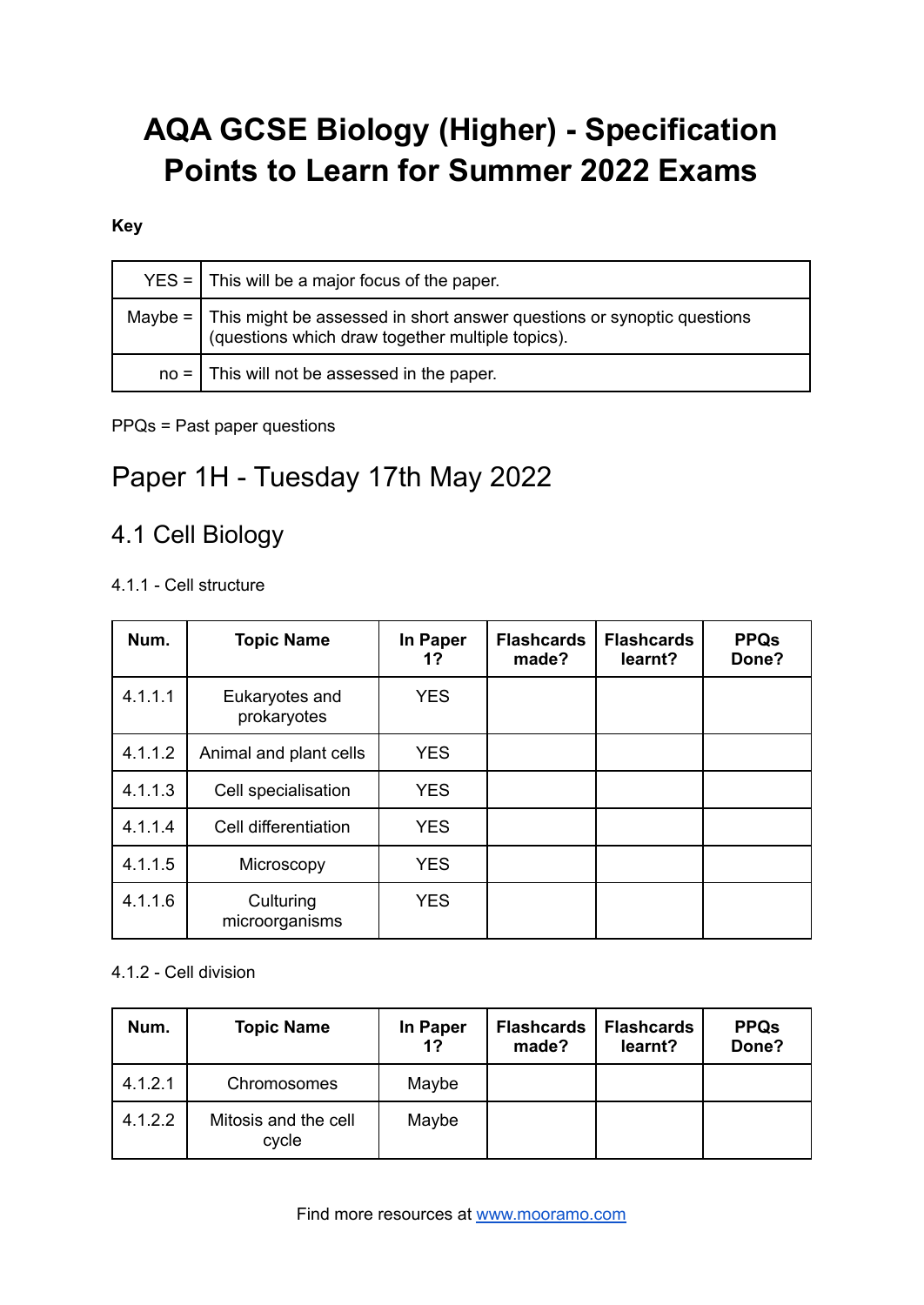| $\sim$ $\sim$<br>Stem cells<br>Mavbe<br>$\sqrt{ }$<br>ن ے. ا |
|--------------------------------------------------------------|
|--------------------------------------------------------------|

# 4.1.3 - Transport in cells

| Num.    | <b>Topic Name</b> | In Paper<br>1? | <b>Flashcards</b><br>made? | <b>Flashcards</b><br>learnt? | <b>PPQs</b><br>Done? |
|---------|-------------------|----------------|----------------------------|------------------------------|----------------------|
| 4.1.3.1 | <b>Diffusion</b>  | <b>YES</b>     |                            |                              |                      |
| 4.1.3.2 | Osmosis           | <b>YES</b>     |                            |                              |                      |
| 4.1.3.3 | Active transport  | <b>YES</b>     |                            |                              |                      |

# 4.2 Organisation

# 4.2.1 - Principles of organisation

| Num.    | <b>Topic Name</b>             | In Paper<br>1? | <b>Flashcards</b><br>made? | <b>Flashcards</b><br>learnt? | <b>PPQs</b><br>Done? |
|---------|-------------------------------|----------------|----------------------------|------------------------------|----------------------|
| 4.2.1.1 | Principles of<br>organisation | Maybe          |                            |                              |                      |

# 4.2.2 - Animal tissues, organs and organ systems

| Num.    | <b>Topic Name</b>                                                  | In Paper<br>1? | <b>Flashcards</b><br>made? | <b>Flashcards</b><br>learnt? | <b>PPQs</b><br>Done? |
|---------|--------------------------------------------------------------------|----------------|----------------------------|------------------------------|----------------------|
| 4.2.2.1 | The human digestive<br>system                                      | <b>YES</b>     |                            |                              |                      |
| 4.2.2.2 | The heart and blood<br>vessels                                     | <b>YES</b>     |                            |                              |                      |
| 4.2.2.3 | <b>Blood</b>                                                       | no             | $- N/A -$                  | $- N/A -$                    | $- N/A -$            |
| 4.2.2.4 | Coronary heart<br>disease: a<br>non-communicable<br>disease        | <b>YES</b>     |                            |                              |                      |
| 4.2.2.5 | <b>Health issues</b>                                               | <b>YES</b>     |                            |                              |                      |
| 4.2.2.6 | The effect of lifestyle<br>on some<br>non-communicable<br>diseases | <b>YES</b>     |                            |                              |                      |
| 4.2.2.7 | Cancer                                                             | no             | $- N/A -$                  | $- N/A -$                    | $- N/A -$            |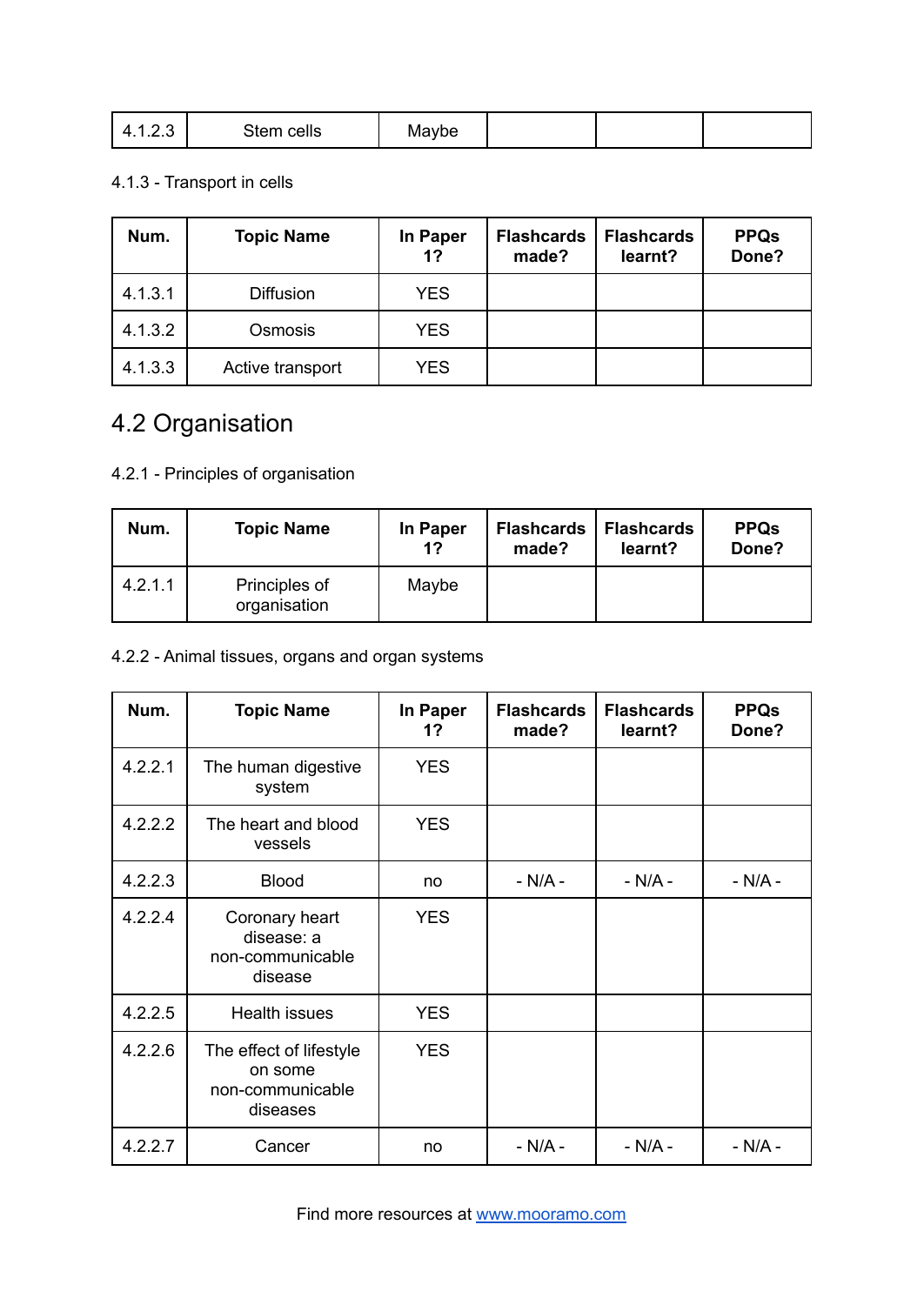# 4.2.3 - Plant tissues, organs and systems

| Num.    | <b>Topic Name</b>    | In Paper<br>1? | <b>Flashcards</b><br>made? | <b>Flashcards</b><br>learnt? | <b>PPQs</b><br>Done? |
|---------|----------------------|----------------|----------------------------|------------------------------|----------------------|
| 4.2.3.1 | <b>Plant tissues</b> | <b>YES</b>     |                            |                              |                      |
| 4.2.3.2 | Plant organ system   | <b>YES</b>     |                            |                              |                      |

# 4.3 Infection and response

#### 4.3.1 - Communicable diseases

| Num.    | <b>Topic Name</b>                     | In Paper<br>1? | <b>Flashcards</b><br>made? | <b>Flashcards</b><br>learnt? | <b>PPQs</b><br>Done? |
|---------|---------------------------------------|----------------|----------------------------|------------------------------|----------------------|
| 4.3.1.1 | Communicable<br>(infectious) diseases | <b>YES</b>     |                            |                              |                      |
| 4.3.1.2 | Viral diseases                        | <b>YES</b>     |                            |                              |                      |
| 4.3.1.3 | <b>Bacterial diseases</b>             | <b>YES</b>     |                            |                              |                      |
| 4.3.1.4 | Fungal diseases                       | <b>YES</b>     |                            |                              |                      |
| 4.3.1.5 | <b>Protist diseases</b>               | <b>YES</b>     |                            |                              |                      |
| 4.3.1.6 | Human defence<br>systems              | <b>YES</b>     |                            |                              |                      |
| 4.3.1.7 | Vaccination                           | <b>YES</b>     |                            |                              |                      |
| 4.3.1.8 | Antibiotics and<br>painkillers        | no             | $-N/A -$                   | $- N/A -$                    | $- N/A -$            |
| 4.3.1.9 | Discovery and<br>development of drugs | no             | $- N/A -$                  | $- N/A -$                    | $- N/A -$            |

### 4.3.2 - Monoclonal antibodies

| Num.    | <b>Topic Name</b>                  | In Paper<br>1? | <b>Flashcards</b><br>made? | <b>Flashcards</b><br>learnt? | <b>PPQs</b><br>Done? |
|---------|------------------------------------|----------------|----------------------------|------------------------------|----------------------|
| 4.3.2.1 | Producing monoclonal<br>antibodies | <b>YES</b>     |                            |                              |                      |
| 4.3.2.2 | Uses of monoclonal<br>antibodies   | <b>YES</b>     |                            |                              |                      |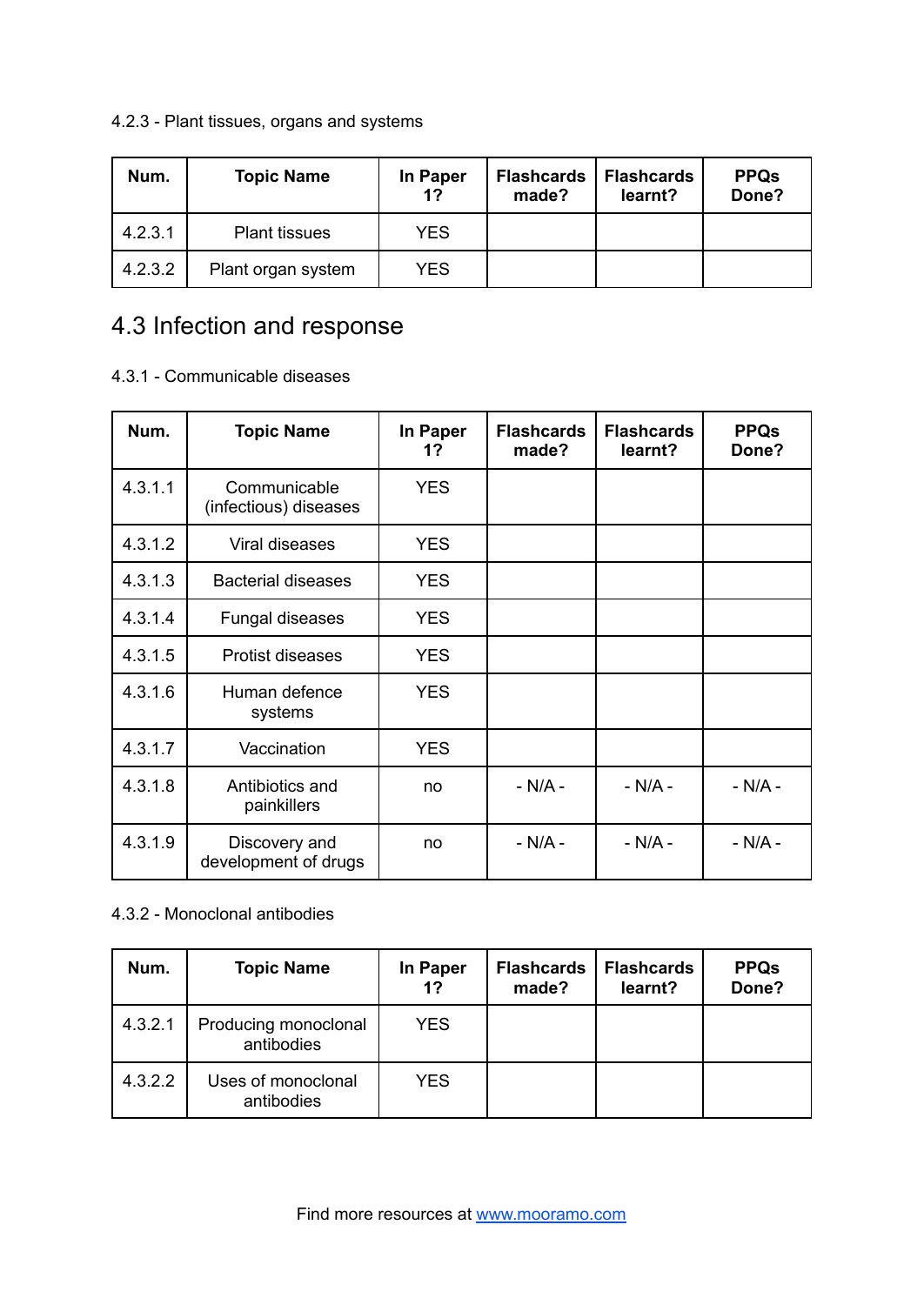#### 4.3.3 - Plant disease

| Num.    | <b>Topic Name</b>                                    | In Paper<br>1? | <b>Flashcards</b><br>made? | <b>Flashcards</b><br>learnt? | <b>PPQs</b><br>Done? |
|---------|------------------------------------------------------|----------------|----------------------------|------------------------------|----------------------|
| 4.3.3.1 | Detection and<br>identification of plant<br>diseases | Maybe          |                            |                              |                      |
| 4.3.3.2 | Plant defence<br>responses                           | Maybe          |                            |                              |                      |

# 4.4 Bioenergetics

# 4.4.1 - Photosynthesis

| Num.    | <b>Topic Name</b>                      | In Paper<br>1? | <b>Flashcards</b><br>made? | <b>Flashcards</b><br>learnt? | <b>PPQs</b><br>Done? |
|---------|----------------------------------------|----------------|----------------------------|------------------------------|----------------------|
| 4.4.1.1 | Photosynthetic<br>reaction             | Maybe          |                            |                              |                      |
| 4.4.1.2 | Rate of photosynthesis                 | Maybe          |                            |                              |                      |
| 4.4.1.3 | Uses of glucose from<br>photosynthesis | Maybe          |                            |                              |                      |

#### 4.4.2 - Respiration

| Num.    | <b>Topic Name</b>                    | In Paper<br>1? | <b>Flashcards</b><br>made? | <b>Flashcards</b><br>learnt? | <b>PPQs</b><br>Done? |
|---------|--------------------------------------|----------------|----------------------------|------------------------------|----------------------|
| 4.4.2.1 | Aerobic and anaerobic<br>respiration | Maybe          |                            |                              |                      |
| 4.4.2.2 | Response to exercise                 | no             | $- N/A -$                  | $- N/A -$                    | $- N/A -$            |
| 4.4.2.3 | Metabolism                           | Maybe          |                            |                              |                      |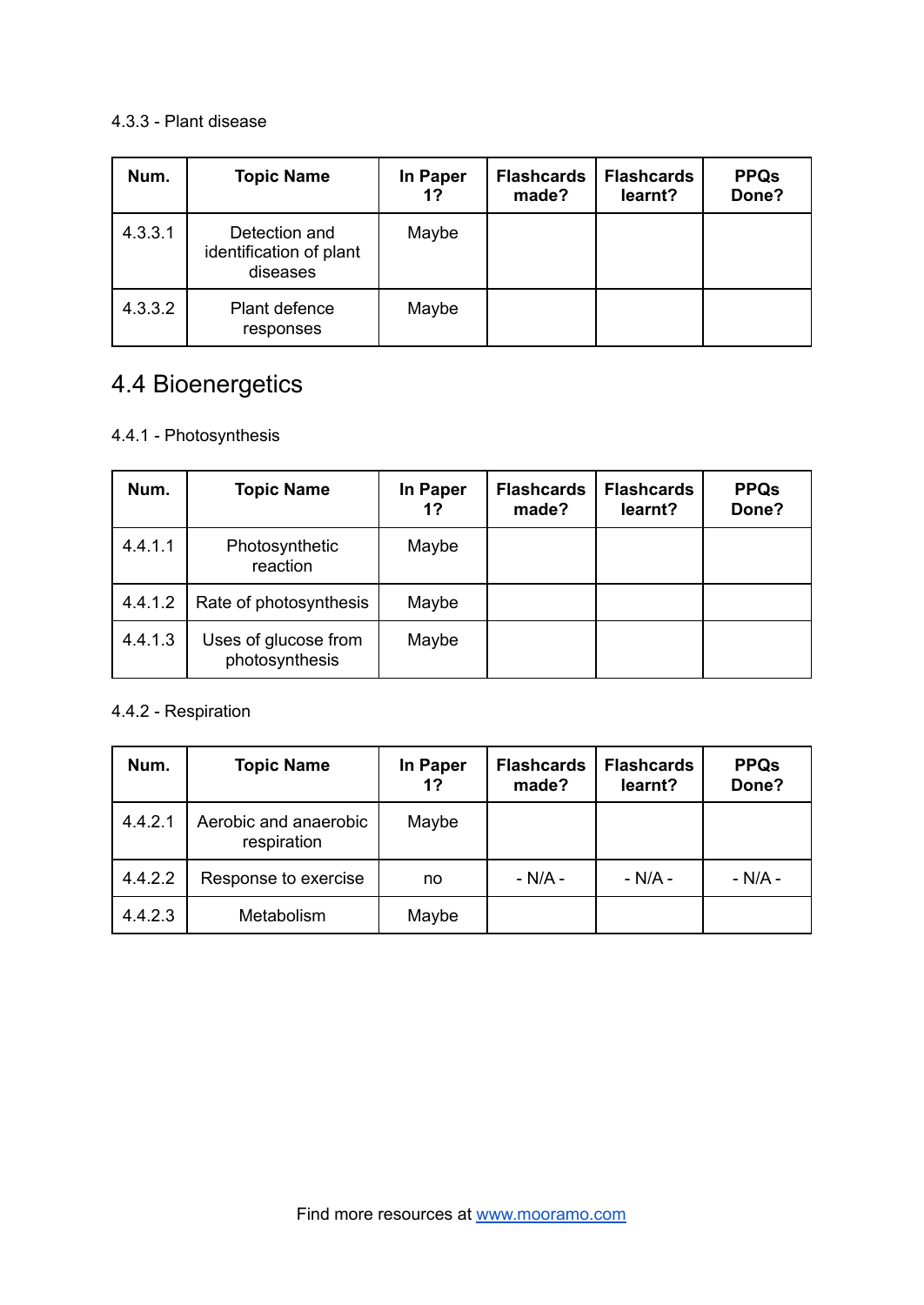# Paper 2H - Wednesday 15th June 2022

# 4.5 Homeostasis and response

### 4.5.1 - Homeostasis

| Num.    | <b>Topic Name</b>  | In Paper<br>2? | <b>Flashcards</b><br>made? | <b>Flashcards</b><br>learnt? | <b>PPQs</b><br>Done? |
|---------|--------------------|----------------|----------------------------|------------------------------|----------------------|
| 4.5.1.1 | <b>Homeostasis</b> | Maybe          |                            |                              |                      |

#### 4.5.2 - The human nervous system

| Num.    | <b>Topic Name</b>              | In Paper<br>2? | <b>Flashcards</b><br>made? | <b>Flashcards</b><br>learnt? | <b>PPQs</b><br>Done? |
|---------|--------------------------------|----------------|----------------------------|------------------------------|----------------------|
| 4.5.2.1 | Structure and function         | no             | $- N/A -$                  | $- N/A -$                    | $- N/A -$            |
| 4.5.2.2 | The brain                      | no             | $- N/A -$                  | $- N/A -$                    | $- N/A -$            |
| 4.5.2.3 | The eye                        | no             | $- N/A -$                  | $- N/A -$                    | $- N/A -$            |
| 4.5.2.4 | Control of body<br>temperature | <b>YES</b>     |                            |                              |                      |

#### 4.5.3 - Hormonal control in humans

| Num.    | <b>Topic Name</b>                                        | In Paper<br>2? | <b>Flashcards</b><br>made? | <b>Flashcards</b><br>learnt? | <b>PPQs</b><br>Done? |
|---------|----------------------------------------------------------|----------------|----------------------------|------------------------------|----------------------|
| 4.5.3.1 | Human endocrine<br>system                                | <b>YES</b>     |                            |                              |                      |
| 4.5.3.2 | Control of blood<br>glucose concentration                | <b>YES</b>     |                            |                              |                      |
| 4.5.3.3 | Maintaining water and<br>nitrogen balance in the<br>body | <b>YES</b>     |                            |                              |                      |
| 4.5.3.4 | Hormones in human<br>reproduction                        | no             | $- N/A -$                  | $- N/A -$                    | $- N/A -$            |
| 4.5.3.5 | Contraception                                            | no             | $- N/A -$                  | $-N/A -$                     | $- N/A -$            |
| 4.5.3.6 | The use of hormones<br>to treat infertility              | no             | $- N/A -$                  | $- N/A -$                    | $- N/A -$            |
| 4.5.3.7 | Negative feedback                                        | no             | $- N/A -$                  | $- N/A -$                    | $- N/A -$            |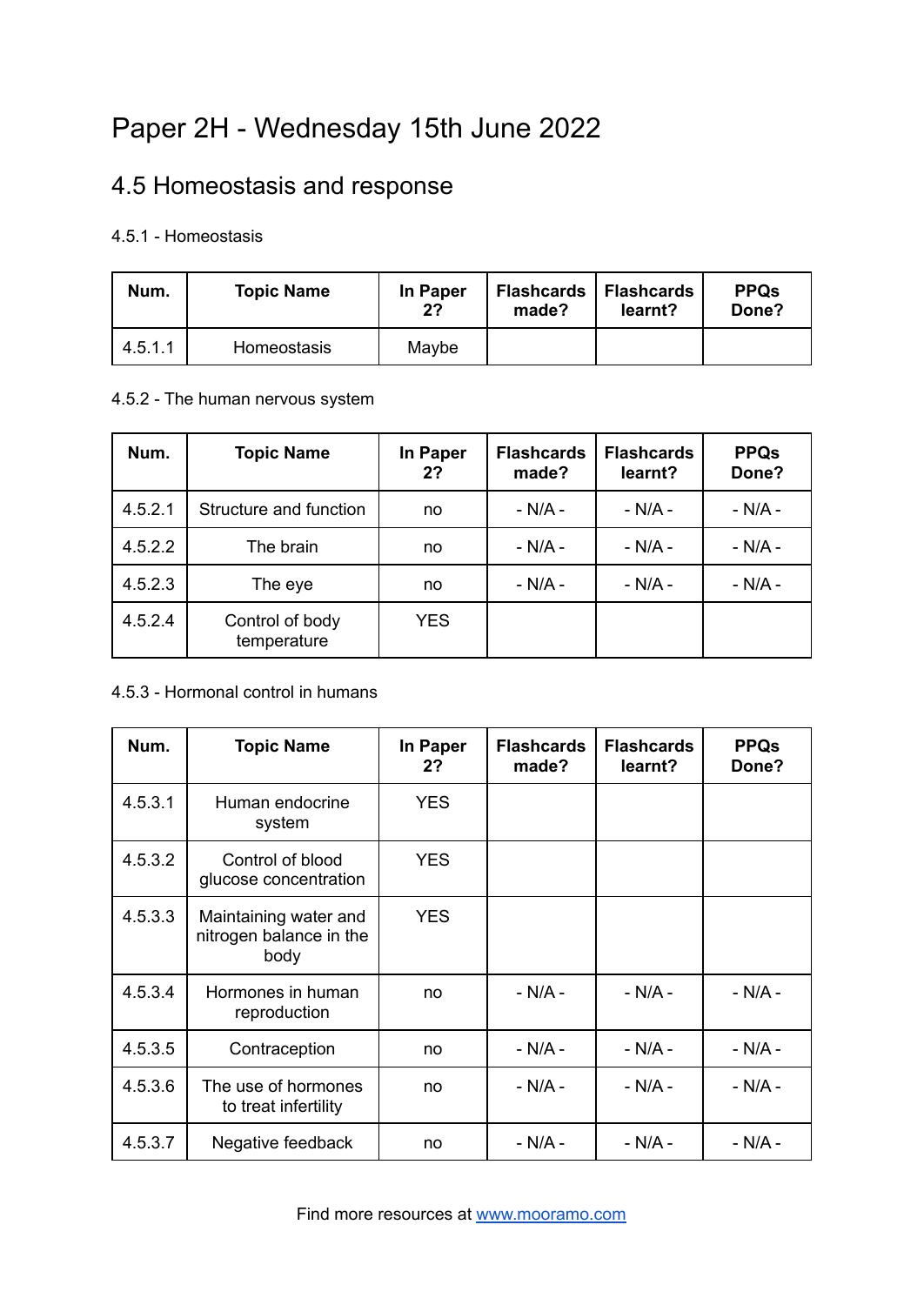#### 4.5.4 - Plant hormones

| Num.    | <b>Topic Name</b>           | In Paper<br>2? | <b>Flashcards</b><br>made? | <b>Flashcards</b><br>learnt? | <b>PPQs</b><br>Done? |
|---------|-----------------------------|----------------|----------------------------|------------------------------|----------------------|
| 4.5.4.1 | Control and<br>coordination | <b>YES</b>     |                            |                              |                      |
| 4.5.4.2 | Use of plant hormones       | no             | - N/A -                    | $- N/A -$                    | - N/A -              |

# 4.6 Inheritance, variation and evolution

# 4.6.1 - Reproduction

| Num.    | <b>Topic Name</b>                                                        | In Paper<br>2? | <b>Flashcards</b><br>made? | <b>Flashcards</b><br>learnt? | <b>PPQs</b><br>Done? |
|---------|--------------------------------------------------------------------------|----------------|----------------------------|------------------------------|----------------------|
| 4.6.1.1 | Sexual and asexual<br>reproduction                                       | <b>YES</b>     |                            |                              |                      |
| 4.6.1.2 | <b>Meiosis</b>                                                           | <b>YES</b>     |                            |                              |                      |
| 4.6.1.3 | Advantages and<br>disadvantages of<br>sexual and asexual<br>reproduction | no             | $- N/A -$                  | - N/A -                      | - N/A -              |
| 4.6.1.4 | DNA and the genome                                                       | <b>YES</b>     |                            |                              |                      |
| 4.6.1.5 | <b>DNA</b> structure                                                     | <b>YES</b>     |                            |                              |                      |
| 4.6.1.6 | Genetic inheritance                                                      | <b>YES</b>     |                            |                              |                      |
| 4.6.1.7 | Inherited disorders                                                      | <b>YES</b>     |                            |                              |                      |
| 4.6.1.8 | Sex determination                                                        | no             | $- N/A -$                  | $- N/A -$                    | $- N/A -$            |

### 4.6.2 - Variation and evolution

| Num.    | <b>Topic Name</b>   | In Paper<br>2? | <b>Flashcards</b><br>made? | <b>Flashcards</b><br>learnt? | <b>PPQs</b><br>Done? |
|---------|---------------------|----------------|----------------------------|------------------------------|----------------------|
| 4.6.2.1 | Variation           | no             | $- N/A -$                  | $- N/A -$                    | $- N/A -$            |
| 4.6.2.2 | Evolution           | no             | $- N/A -$                  | $- N/A -$                    | $- N/A -$            |
| 4.6.2.3 | Selective breeding  | no             | $- N/A -$                  | $- N/A -$                    | $- N/A -$            |
| 4.6.2.4 | Genetic engineering | no             | $- N/A -$                  | $- N/A -$                    | $- N/A -$            |
| 4.6.2.5 | Cloning             | no             | $- N/A -$                  | $- N/A -$                    | $- N/A -$            |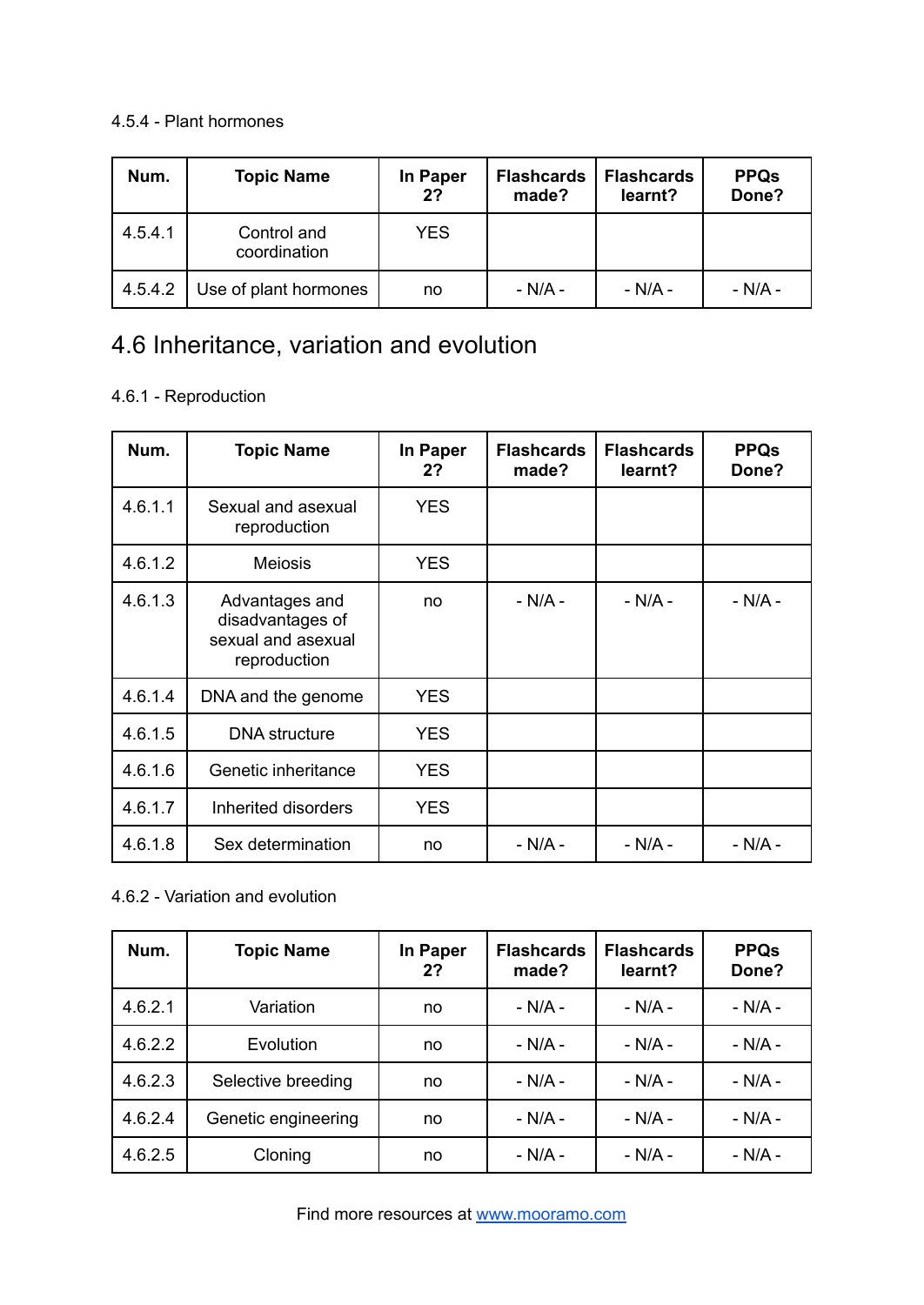| Num.    | <b>Topic Name</b>                | In Paper<br>2? | <b>Flashcards</b><br>made? | <b>Flashcards</b><br>learnt? | <b>PPQs</b><br>Done? |
|---------|----------------------------------|----------------|----------------------------|------------------------------|----------------------|
| 4.6.3.1 | Theory of evolution              | no             | $- N/A -$                  | $- N/A -$                    | $- N/A -$            |
| 4.6.3.2 | Speciation                       | no             | $- N/A -$                  | $- N/A -$                    | $- N/A -$            |
| 4.6.3.3 | The understanding of<br>genetics | no             | $- N/A -$                  | $- N/A -$                    | $- N/A -$            |
| 4.6.3.4 | Evidence for evolution           | no             | $- N/A -$                  | $- N/A -$                    | $- N/A -$            |
| 4.6.3.5 | Fossils                          | no             | $- N/A -$                  | $- N/A -$                    | $- N/A -$            |
| 4.6.3.6 | Extinction                       | no             | $- N/A -$                  | $- N/A -$                    | $- N/A -$            |
| 4.6.3.7 | Resistant bacteria               | no             | $- N/A -$                  | $- N/A -$                    | $- N/A -$            |

4.6.3 - The development of understanding of genetics and evolution

4.6.4 - Classification of living organisms

| Num.    | <b>Topic Name</b>                     | In Paper<br>2? | <b>Flashcards</b><br>made? | <b>Flashcards</b><br>learnt? | <b>PPQs</b><br>Done? |
|---------|---------------------------------------|----------------|----------------------------|------------------------------|----------------------|
| 4.6.4.1 | Classification of living<br>organisms | no             | - N/A -                    | - N/A -                      | - N/A -              |

# 4.7 Ecology

4.7.1 - Adaptations, interdependence and competition

| Num.    | <b>Topic Name</b>     | In Paper<br>2? | <b>Flashcards</b><br>made? | <b>Flashcards</b><br>learnt? | <b>PPQs</b><br>Done? |
|---------|-----------------------|----------------|----------------------------|------------------------------|----------------------|
| 4.7.1.1 | Communities           | Maybe          |                            |                              |                      |
| 4.7.1.2 | Abiotic factors       | Maybe          |                            |                              |                      |
| 4.7.1.3 | <b>Biotic factors</b> | Maybe          |                            |                              |                      |
| 4.7.1.4 | Adaptations           | no             | $- N/A -$                  | $- N/A -$                    | $- N/A -$            |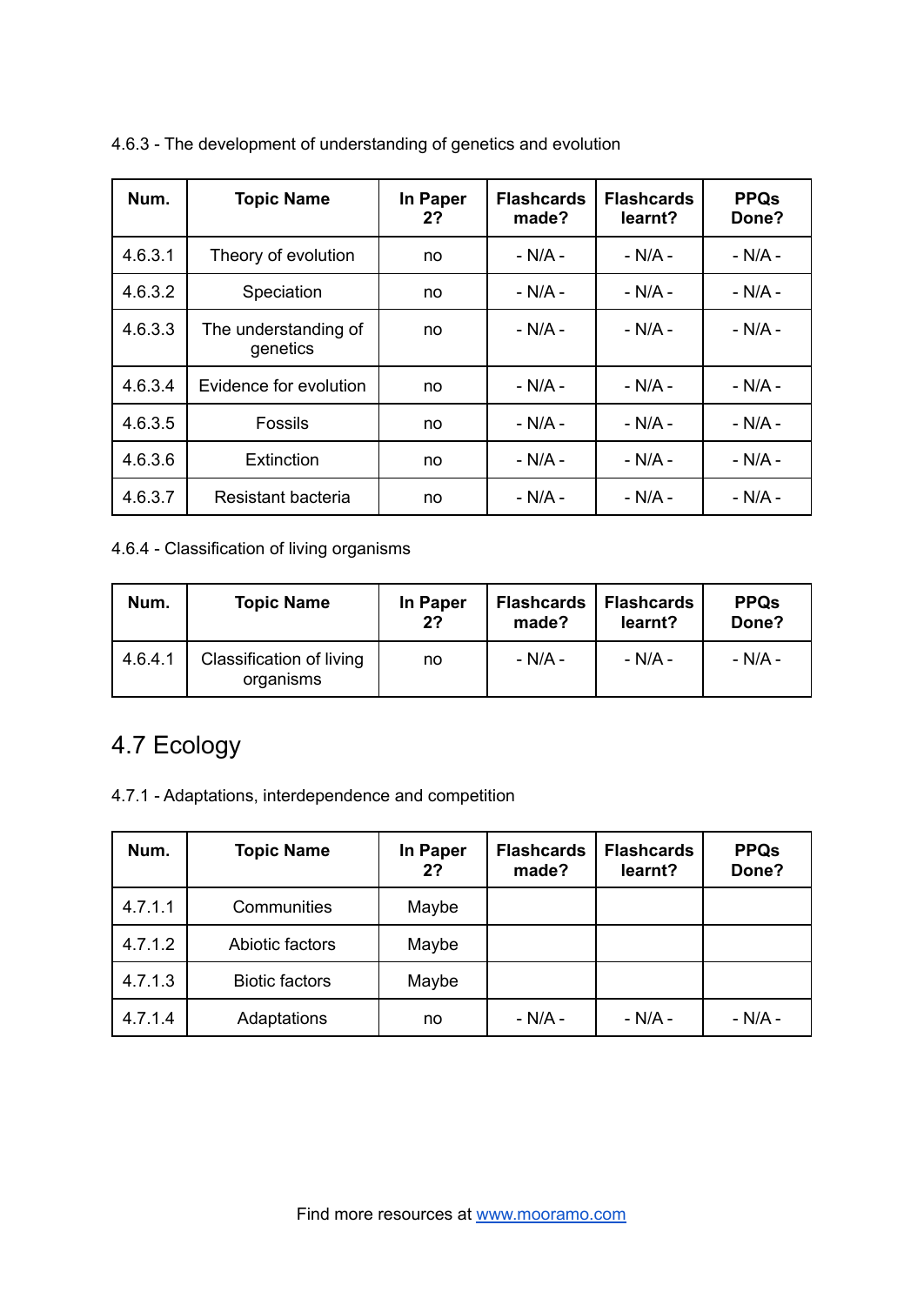# 4.7.2 - Organisation of an ecosystem

| Num.    | <b>Topic Name</b>                 | In Paper<br>2? | <b>Flashcards</b><br>made? | <b>Flashcards</b><br>learnt? | <b>PPQs</b><br>Done? |
|---------|-----------------------------------|----------------|----------------------------|------------------------------|----------------------|
| 4.7.2.1 | Levels of organisation            | <b>YES</b>     |                            |                              |                      |
| 4.7.2.2 | How materials are<br>cycled       | <b>YES</b>     |                            |                              |                      |
| 4.7.2.3 | Decomposition                     | <b>YES</b>     |                            |                              |                      |
| 4.7.2.4 | Impact of<br>environmental change | no             | $- N/A -$                  | $- N/A -$                    | - N/A -              |

#### 4.7.3 - Biodiversity and the effect of human interaction on ecosystems

| Num.    | <b>Topic Name</b>           | In Paper<br>2? | <b>Flashcards</b><br>made? | <b>Flashcards</b><br>learnt? | <b>PPQs</b><br>Done? |
|---------|-----------------------------|----------------|----------------------------|------------------------------|----------------------|
| 4.7.3.1 | <b>Biodiversity</b>         | no             | $- N/A -$                  | $- N/A -$                    | $- N/A -$            |
| 4.7.3.2 | Waste management            | Maybe          |                            |                              |                      |
| 4.7.3.3 | Land use                    | Maybe          |                            |                              |                      |
| 4.7.3.4 | Deforestation               | no             | $- N/A -$                  | $- N/A -$                    | $- N/A -$            |
| 4.7.3.5 | Global warming              | Maybe          |                            |                              |                      |
| 4.7.3.6 | Maintaining<br>biodiversity | no             | - N/A -                    | $- N/A -$                    | $- N/A -$            |

# 4.7.4 - Trophic levels in an ecosystem

| Num.    | <b>Topic Name</b>     | In Paper<br>2? | <b>Flashcards</b><br>made? | <b>Flashcards</b><br>learnt? | <b>PPQs</b><br>Done? |
|---------|-----------------------|----------------|----------------------------|------------------------------|----------------------|
| 4.7.4.1 | <b>Trophic levels</b> | no             | $- N/A -$                  | $- N/A -$                    | $- N/A -$            |
| 4.7.4.2 | Pyramids of biomass   | no             | $- N/A -$                  | $- N/A -$                    | $- N/A -$            |
| 4.7.4.3 | Transfer of biomass   | Maybe          |                            |                              |                      |

# 4.7.5 - Food production

| Num.    | <b>Topic Name</b>                  | In Paper<br>2? | <b>Flashcards</b><br>made? | <b>Flashcards</b><br>learnt? | <b>PPQs</b><br>Done? |
|---------|------------------------------------|----------------|----------------------------|------------------------------|----------------------|
| 4.7.5.1 | Factors affecting food<br>security | Maybe          |                            |                              |                      |